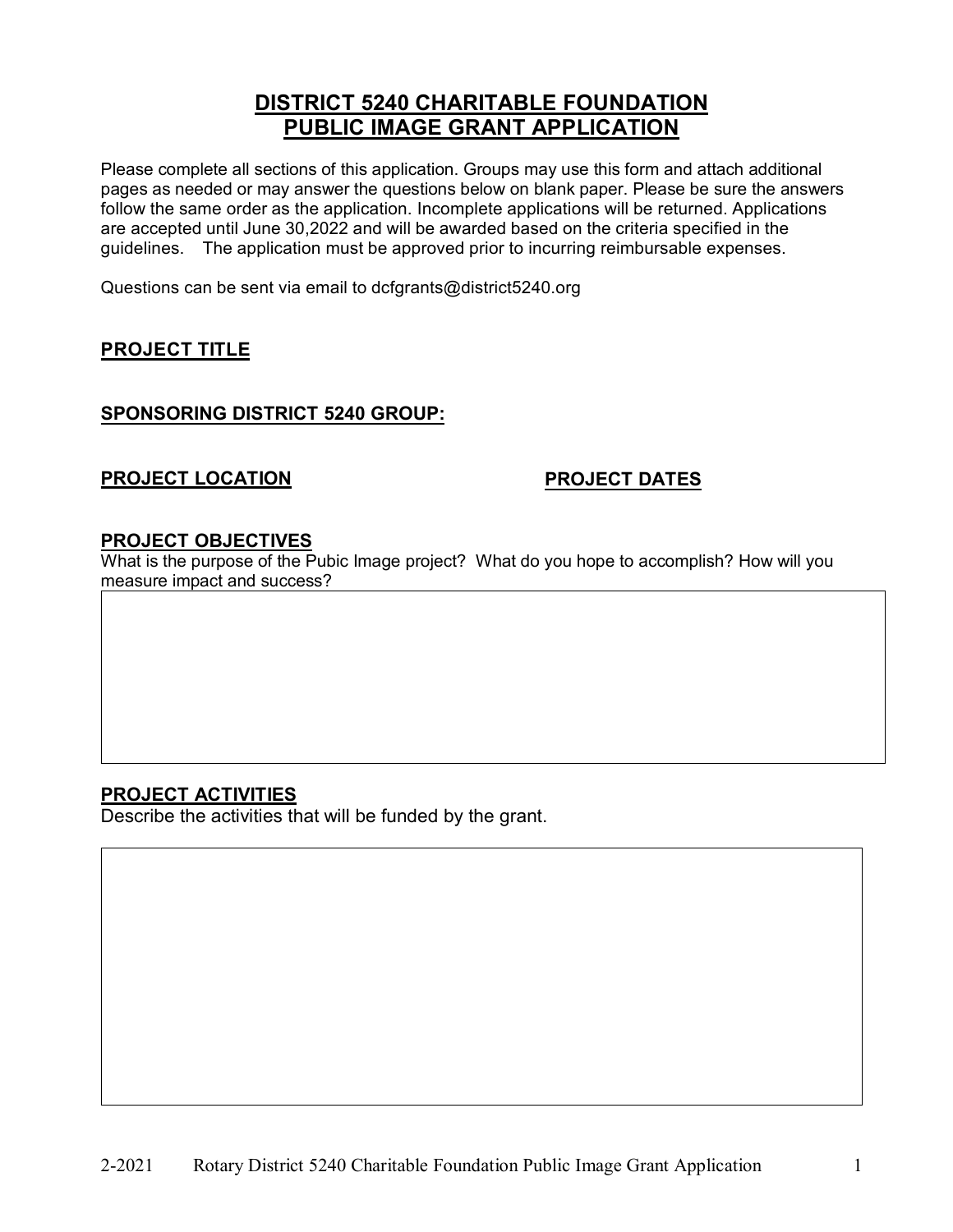## **PROJECT BUDGET**

Please retain receipts of all expenditures.

| Expense                                                    | Cost in US\$ |  |
|------------------------------------------------------------|--------------|--|
|                                                            |              |  |
|                                                            |              |  |
|                                                            |              |  |
|                                                            |              |  |
|                                                            |              |  |
| Total funds projected in US\$                              |              |  |
| <b>Funds Requested from District Charitable Foundation</b> |              |  |

### **PROJECT TEAM:**

#### **Project Contact/Team Leader:**

Name

Rotary Position / Title

Email

Telephone Number

#### **Group Assistant Governor:**

Name

Email

Mailing Address

Telephone Number

## **HOW WILL ROTARIANS BE INVOLVED IN THE PROJECT**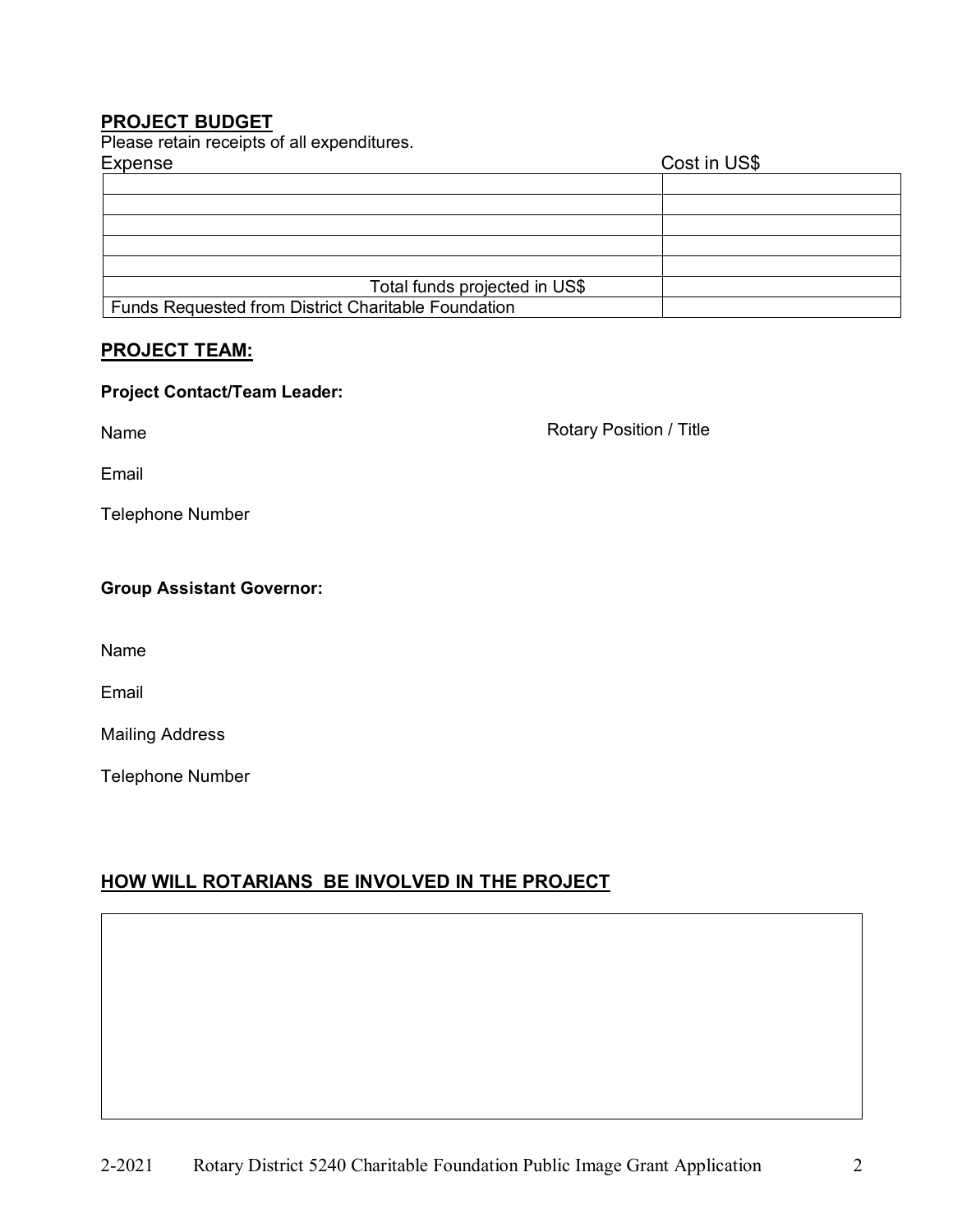## **PAYMENT DETAILS**

Grant funds will be sent to the Rotary-sponsored 501(c)(3) organization listed below.

Make check payable to:

Tax ID Number:

Point of Contact Name:

Point of Contact Title:

Point of Contact Email Address:

Point of Contact Phone:

## **AGREEMENT**

This Application and Agreement are entered into between the Rotary Clubs in the sponsoring Rotary and represented by the District 5240 Group Assistant Governor and the District 5240 Charitable Foundation. In applying for and accepting project funding, the project sponsoring Clubs agrees:

- 1. To utilize the grant funds in support of the project as outlined in this application. Funds provided by the DCF will not be used for any purposes other than those considered eligible by the DCF as described in the grant Terms and Conditions.
- 2. To complete the project by the end of the Rotary Year in which the project is approved. Any funds not expended by the end of the Rotary Year will be returned to the DCF.
- 3. To complete the project in the geographic area represented by the Group unless an exception has been granted by the DCF
- 4. To defend, indemnify, and hold harmless Rotary International (RI), TRF, District 5240, District 5240 Charitable Foundation, their respective Directors, Trustees, Officers, employees, and committee members (Collectively RI/TRF/District/DCF) from any and all damages, losses, judgments, costs, fines, awards, liabilities, and or expenses, including without limitation reasonable attorney's fees and costs of litigation, asserted or recovered from RI/TRF/District/DCF, that result or arise directly or indirectly, from the implementation of this project.
- 5. That this agreement may be cancelled for any reason without notice upon the failure of the sponsors to abide by the terms set forth herein. The sponsors agree to return total funds granted if funds are misused.
- 6. Reporting. The Project Sponsoring Club is required to submit the final report to the DCF. The Final Report is due within 90 days of completion of the project. Failure to submit the final report on time will result in return of grant funds to the DCF
- 7. All applicable laws of the State of California, USA, govern this Agreement.